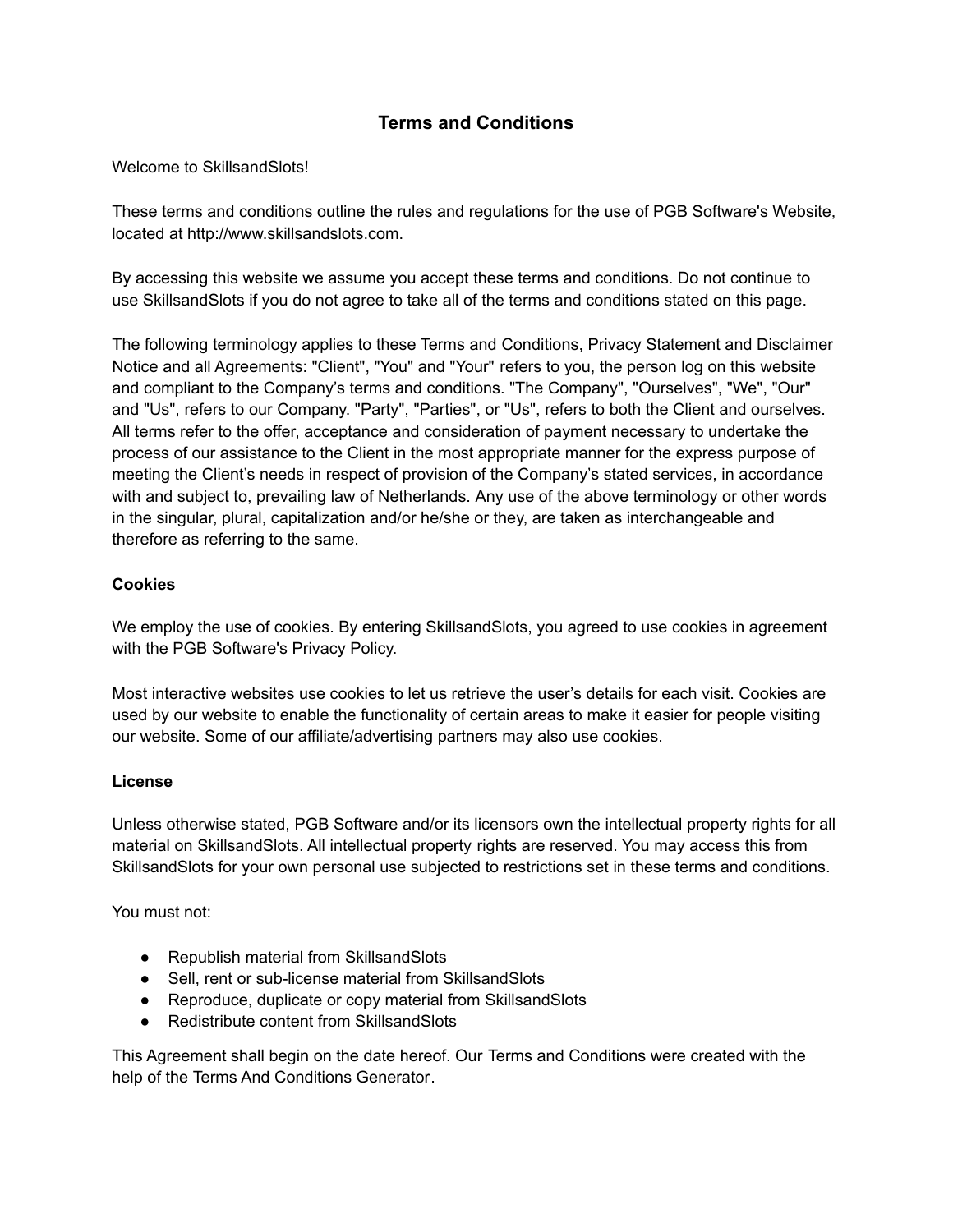Parts of this website offer an opportunity for users to post and exchange opinions and information in certain areas of the website. PGB Software does not filter, edit, publish or review Comments prior to their presence on the website. Comments do not reflect the views and opinions of PGB Software,its agents and/or affiliates. Comments reflect the views and opinions of the person who post their views and opinions. To the extent permitted by applicable laws, PGB Software shall not be liable for the Comments or for any liability, damages or expenses caused and/or suffered as a result of any use of and/or posting of and/or appearance of the Comments on this website.

PGB Software reserves the right to monitor all Comments and to remove any Comments which can be considered inappropriate, offensive or causes breach of these Terms and Conditions.

You warrant and represent that:

- You are entitled to post the Comments on our website and have all necessary licenses and consents to do so;
- The Comments do not invade any intellectual property right, including without limitation copyright, patent or trademark of any third party;
- The Comments do not contain any defamatory, libelous, offensive, indecent or otherwise unlawful material which is an invasion of privacy
- The Comments will not be used to solicit or promote business or custom or present commercial activities or unlawful activity.

You hereby grant PGB Software a non-exclusive license to use, reproduce, edit and authorize others to use, reproduce and edit any of your Comments in any and all forms, formats or media.

# **Hyperlinking to our Content**

The following organizations may link to our Website without prior written approval:

- Government agencies;
- Search engines;
- News organizations;
- Online directory distributors may link to our Website in the same manner as they hyperlink to the Websites of other listed businesses; and
- System wide Accredited Businesses except soliciting non-profit organizations, charity shopping malls, and charity fundraising groups which may not hyperlink to our Website.

These organizations may link to our home page, to publications or to other Website information so long as the link: (a) is not in any way deceptive; (b) does not falsely imply sponsorship, endorsement or approval of the linking party and its products and/or services; and (c) fits within the context of the linking party's site.

We may consider and approve other link requests from the following types of organizations:

- commonly-known consumer and/or business information sources;
- dot.com community sites;
- associations or other groups representing charities;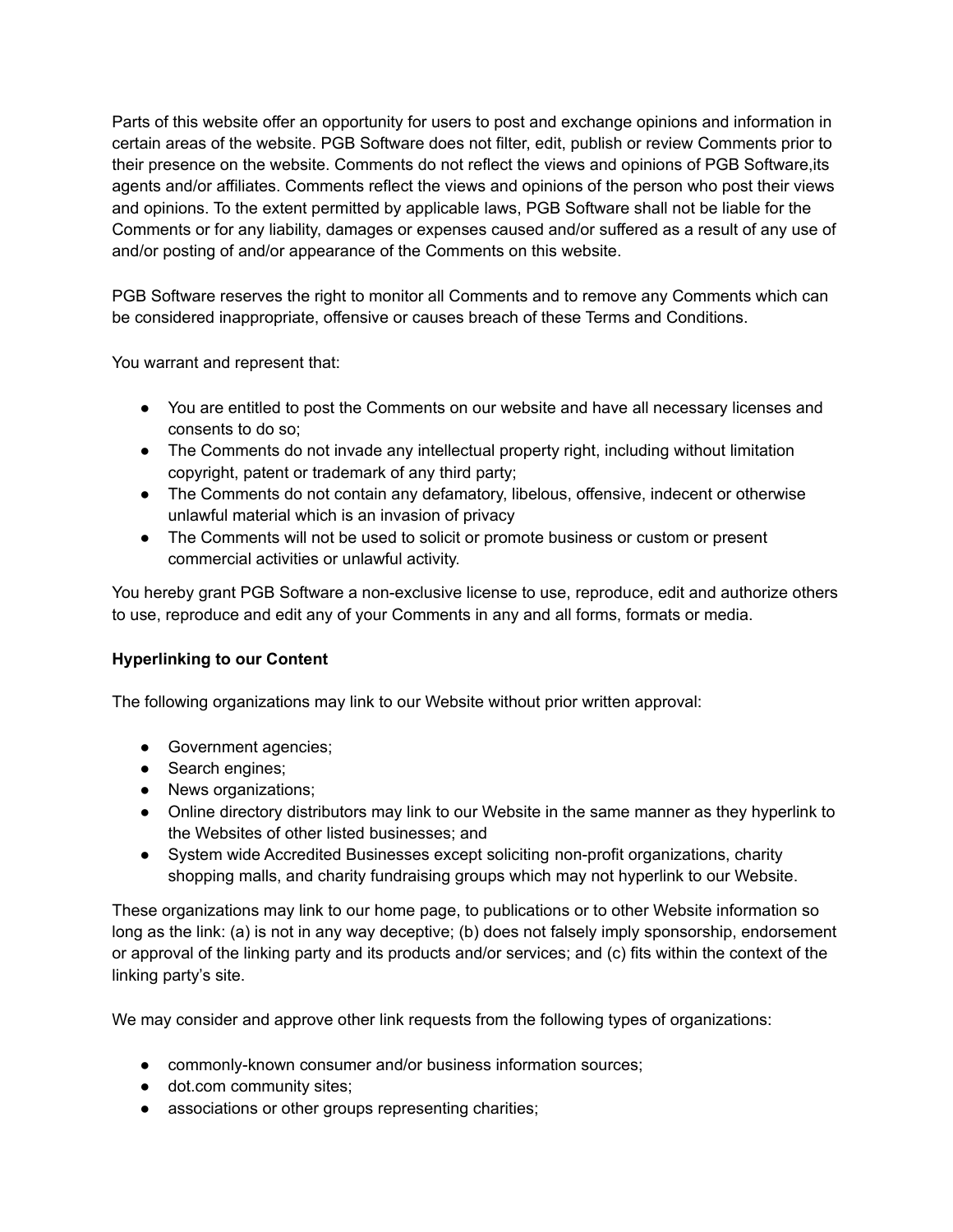- online directory distributors;
- internet portals;
- accounting, law and consulting firms; and
- educational institutions and trade associations.

We will approve link requests from these organizations if we decide that: (a) the link would not make us look unfavorably to ourselves or to our accredited businesses; (b) the organization does not have any negative records with us; (c) the benefit to us from the visibility of the hyperlink compensates the absence of PGB Software; and (d) the link is in the context of general resource information.

These organizations may link to our home page so long as the link: (a) is not in any way deceptive; (b) does not falsely imply sponsorship, endorsement or approval of the linking party and its products or services; and (c) fits within the context of the linking party's site.

If you are one of the organizations listed in paragraph 2 above and are interested in linking to our website, you must inform us by sending an email to PGB Software. Please include your name, your organization name, contact information as well as the URL of your site, a list of any URLs from which you intend to link to our Website, and a list of the URLs on our site to which you would like to link. Wait 2-3 weeks for a response.

Approved organizations may hyperlink to our Website as follows:

- By use of our corporate name; or
- By use of the uniform resource locator being linked to; or
- By use of any other description of our Website being linked to that makes sense within the context and format of content on the linking party's site.

No use of PGB Software's logo or other artwork will be allowed for linking absent a trademark license agreement.

### **iFrames**

Without prior approval and written permission, you may not create frames around our Web Pages that alter in any way the visual presentation or appearance of our Website.

### **Content Liability**

We shall not be held responsible for any content that appears on your Website. You agree to protect and defend us against all claims that are rising on your Website. No link(s) should appear on any Website that may be interpreted as libelous, obscene or criminal, or which infringes, otherwise violates, or advocates the infringement or other violation of, any third party rights.

#### **Your Privacy**

Please read Privacy Policy

### **Reservation of Rights**